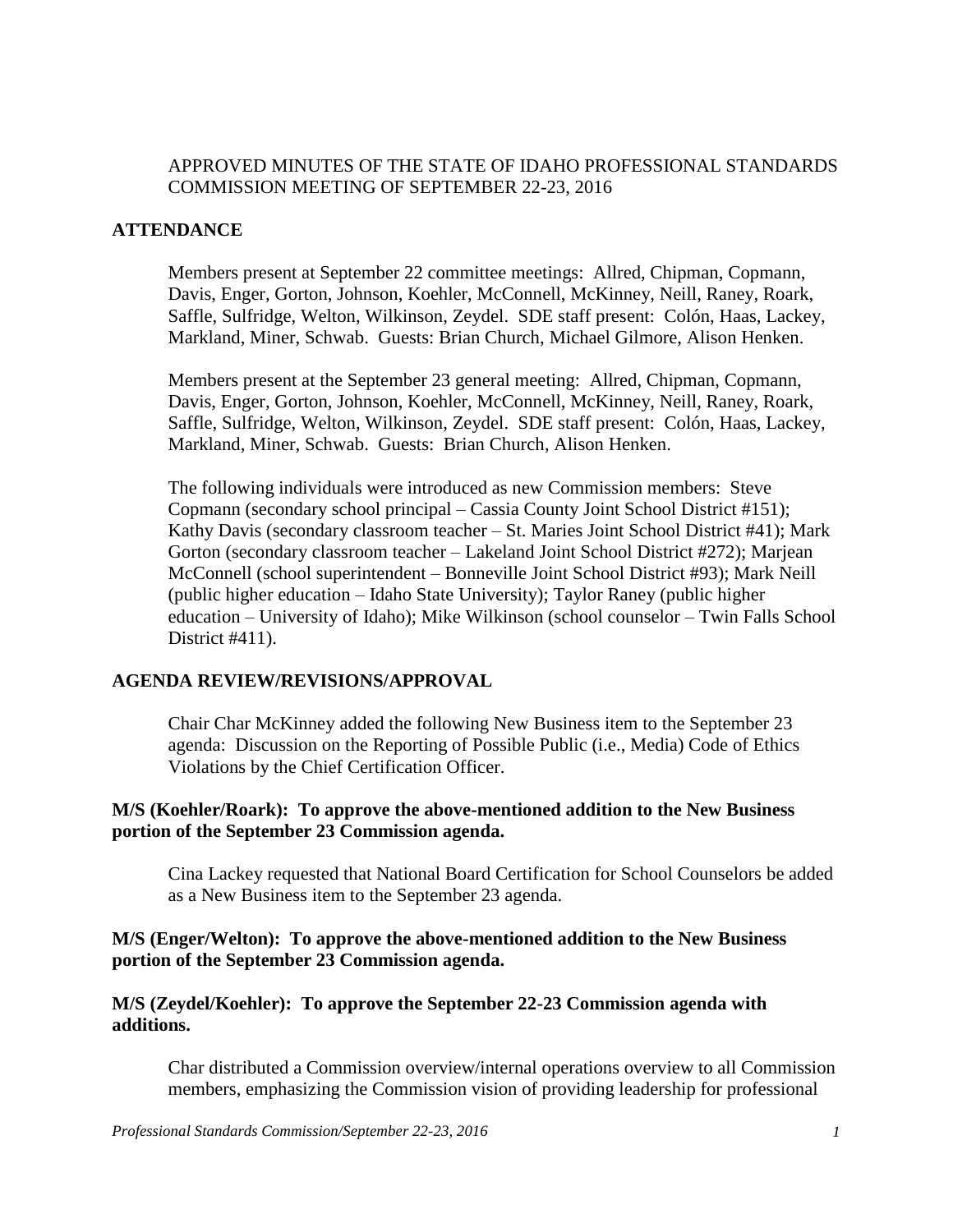standards and accountability in Idaho schools and advocating on behalf of Idaho's children. In an effort to orient new members, individual committee chairs briefly summarized the main duties of each of the five standing committees.

#### **APPROVAL OF MINUTES**

**M/S (Zeydel/Saffle): To approve the June 23-24, 2016, Commission meeting minutes as printed.** Motion carried unanimously.

### **STATE BOARD REPORT**

Alison Henken, K-12 Accountability and Projects Program Manager in the State Board office, reported on the following board items:

- 1. At a recent special meeting of the State Board of Education, board members discussed a legislative idea related, first, to incidents where it publicly becomes known that a school administrator has intentionally misreported data to the state and, secondly, to appropriate action to take in response to such incidents. At this point consideration is being given to further clarification that the Commission is required to investigate such incidents and very substantial fines should an individual be found guilty of such activity.
- 2. A second report on Idaho's educator pipeline was presented at the August State Board meeting. The first report had focused only on teachers; this second report included separate information on administrators and career and technical education as well. The second report provided the board with a substantial amount of data, including enrollment at Idaho's educator preparation programs; the number of people certified in different content areas; the number of people certified through alternative certification; and data from districts reporting hardto-fill areas, based on a survey conducted by the Idaho Association of School Administrators. The work done on these reports revealed a need for more accurate numbers and identification of specific data points to track over time and provide regular updates on. The summary in the second report noted that while there are not statewide teacher or administrator shortages in all subjects or schools, there are clear shortages in certain subject areas and in rural areas. Rural teacher shortages vary by region and district and typically include more subject areas than the statewide issues. Statewide shortages appear to exist in special education, secondary science, secondary mathematics, and languages (bilingual, ENL/ESL, and foreign languages). Regional and national teacher shortages include special education, secondary science, secondary mathematics, bilingual, and ESL, which increases competition for teachers prepared for these subject areas. There is also the potential that declining enrollment at our educator preparation programs and issues with teacher retention could expand the shortages. The Office of the State Board of Education will seek input on possible solutions targeted to address identified shortage areas from stakeholder groups, the teacher certification work group, and the Commission. It is likely that the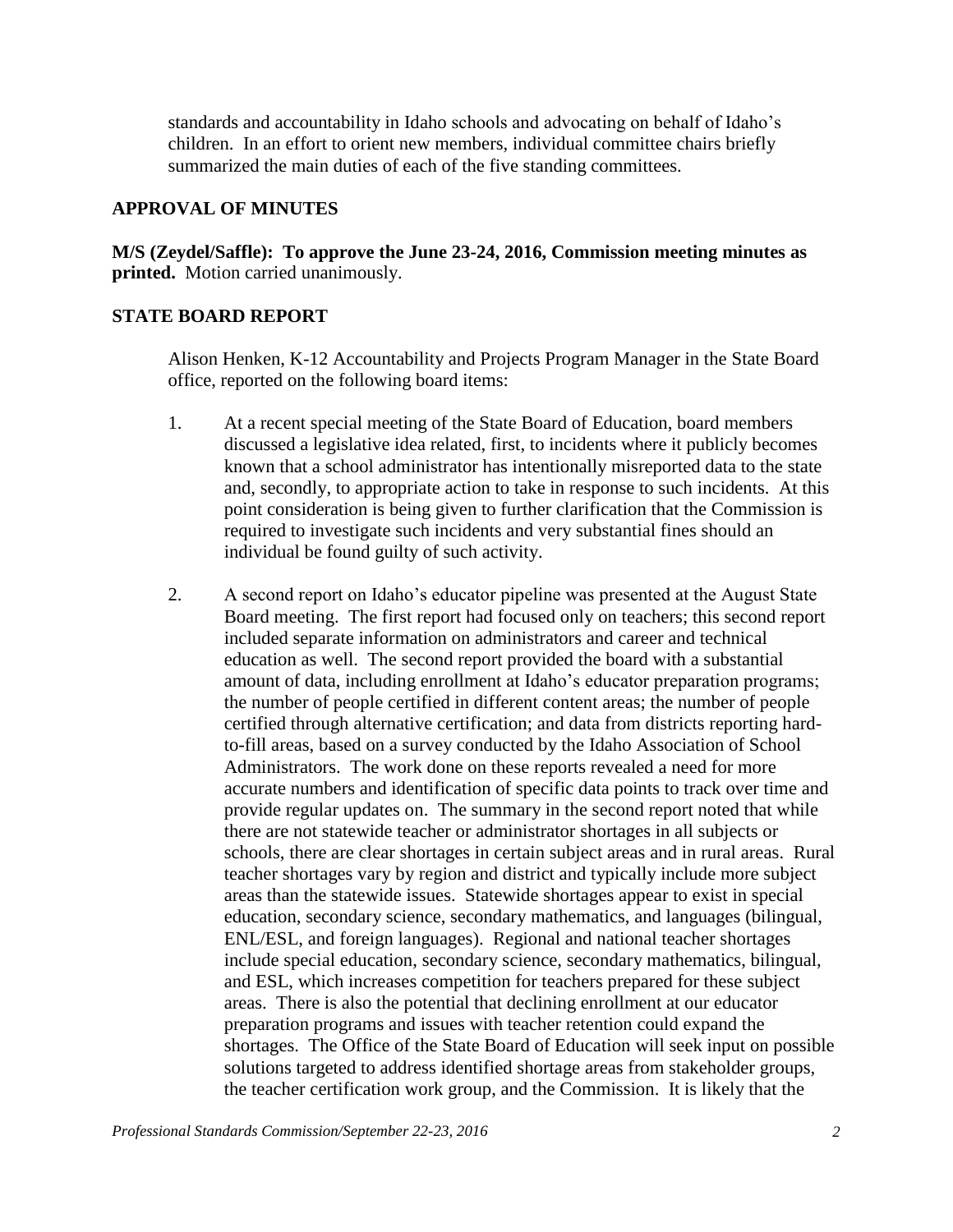State Board will reconsider this issue in the spring with the intent of developing policy options for 2018 legislative consideration.

Char suggested that any questions related to Alison's report be addressed to Alison at the current time and that the Commission consider New Business Item A at the same time.

**M/S (Enger/Koehler): To immediately consider the September 23 New Business agenda item, "Discussion on the Reporting of Possible Public (i.e., Media) Code of Ethics Violations by the Chief Certification Officer."** Motion carried unanimously.

Commission Administrator Lisa Colón reminded Commission members that according to Idaho Code §33-1209, ". . . a signed allegation of ethical misconduct may be initiated by an Idaho local board of trustees or by an individual who has a substantial interest in the matter. The PSC chief certification officer/PSC administrator may also initiate an allegation if public records indicate a person holding an Idaho credential may have been involved in ethical misconduct." Commission members discussed the issue at length.

**M/S (Raney/Koehler): To recommend that the Chief Certification Officer open a case against certificated individuals publicly reported to have allegedly violated principles of the Code of Ethics for Idaho Professional Educators.** Motion carried unanimously.

### **LOW-PERFORMING EDUCATOR PREPARATION PROGRAM CRITERIA**

The definitions for "low-performing" and "at-risk-for-low-performing" educator preparation programs voted on and provided to the State Board at the March Commission meeting were temporary definitions. There now remains a need to develop definitions to be used long-term for state purposes and for Title II reporting to the federal government. The State Board would like to begin considering a more detailed and substantial process for identifying educator preparation programs as "low-performing" or "at-risk-for-lowperforming" in October. The Idaho Coalition for Educator Preparation (ICEP) and the Idaho Association of Colleges for Teacher Education (IACTE) are conducting this work and are not yet prepared to provide a full recommendation to the Commission and the board, so they have provided a draft framework of the recommended measures or indicators that would later be put together in a more detailed plan for identifying the programs. The draft framework was distributed to members at the full Commission meeting; Alison reviewed the proposed indicators. If the Commission recommends this draft be considered by the board, it will be provided to the board for feedback at their October meeting, with the expectation that the full, detailed recommendation will be provided to the board at their December meeting. The Standards Committee agreed to review the framework during its meeting and provide recommendations.

#### **ADMINISTRATIVE REPORT**

Commission Administrator Lisa Colón (unless indicated otherwise) reported on the following.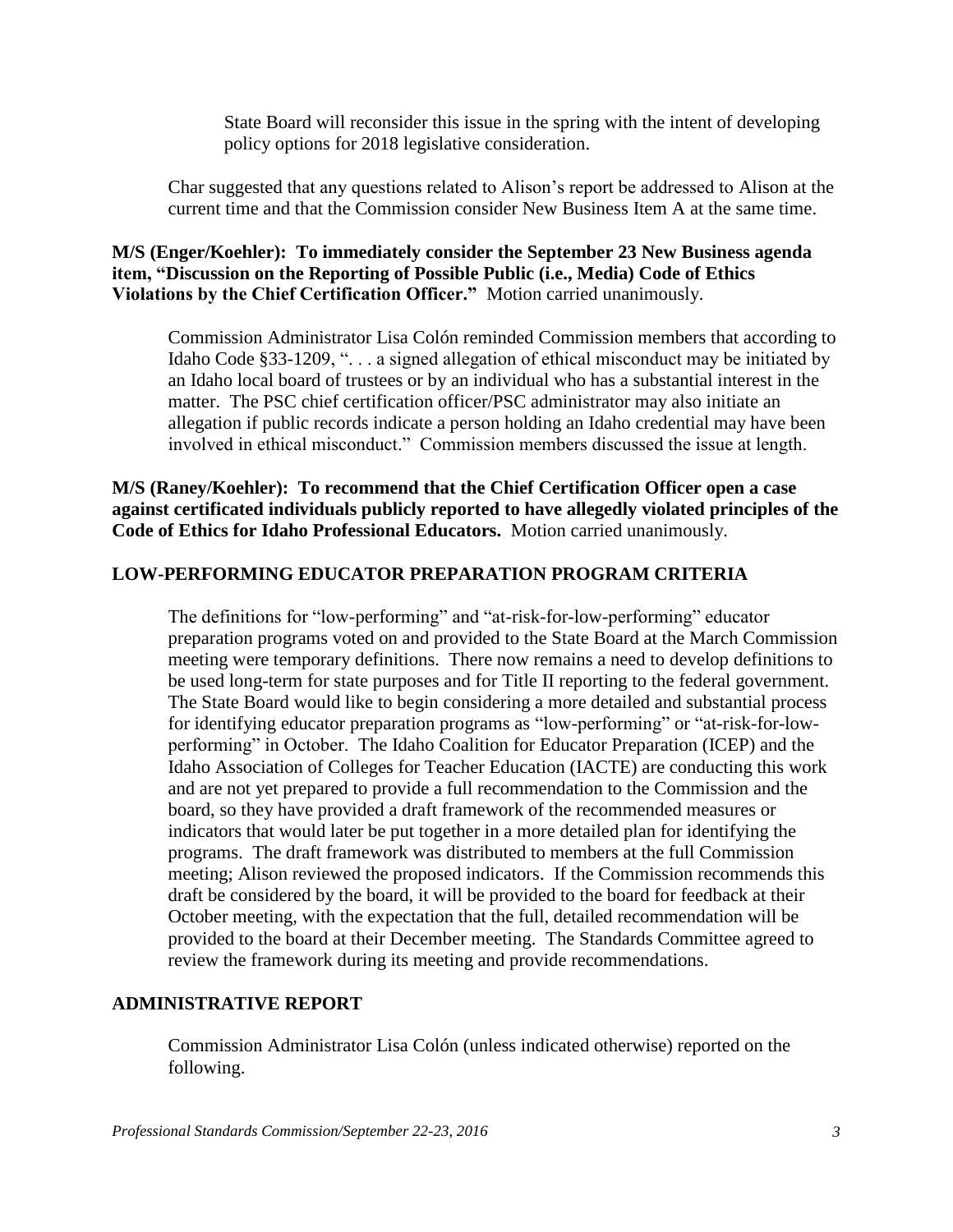- 1. As necessitated by the Federal Bureau of Investigation, there will be a certification fingerprint fee reduction immediately. The new fees are: regular employees - \$32; volunteers - \$30.75. Fingerprint cards and fees submitted with the incorrect amount will be returned, thus delaying the processing of the fingerprint card. By law, the Department of Education does not make any profit on fingerprint fees.
- 2. The Council for the Accreditation of Educator Preparation (CAEP) accreditation timeline was recently adjusted. All public institutions need to have accreditation. Boise State University (BSU) had its program approval review in early March of 2016. Because of the adjustment in the accreditation timeline, the final report from the BSU program approval review may not be considered by CAEP until October. Once we get the CAEP results, the Standards Committee will have the opportunity to consider the BSU final report.
- 3. The teacher certification work group has been working to correct the discrepancy between certification practices and the law. By Idaho code, the grade band ranges of the elementary and secondary certificates supersede the grade band range of an endorsement. In practice, however, the endorsement grade band range has superseded the grade band ranges of the certificates, and institutions have been preparing educators in this same manner. The work group was charged with adjusting Idaho code to match the practice without damaging/hindering preparation standards requirements. The work group has forwarded a recommendation to the State Board for the use of one standard instructional certificate with all endorsements directly beneath it. This would not change anyone's certificate; only the way in which the certificate is organized would change. The one standard instructional certificate would apply only to the current Elementary Certificate, Secondary Certificate, Exceptional Child Certificate, and Early Childhood/Early Childhood Special Education Blended Certificate. The Administrator Certificate and the Pupil Personnel Services Certificate would remain as they currently are.
- 4. Commission members were updated on the Professional Endorsement application process. Lisa encouraged members to share with constituencies that this is not an endorsement that allows a person to teach anything; it is a funding allocation and signifies movement on the career ladder from the residency rung to the professional compensation rung. The instructional person completes the top portion of the application form. The district completes the remainder of the form, thus indicating that the instructional person has an individualized professional learning plan; has held a certificate/completed an interim certificate for three years or longer; and for two of the three previous years or the third year has had an overall rating of proficient and no components rated as unsatisfactory on the state framework for teaching evaluation and the majority of their students have met their measurable student achievement targets. The form is submitted to Certification in the Department of Education; Certification personnel indicate in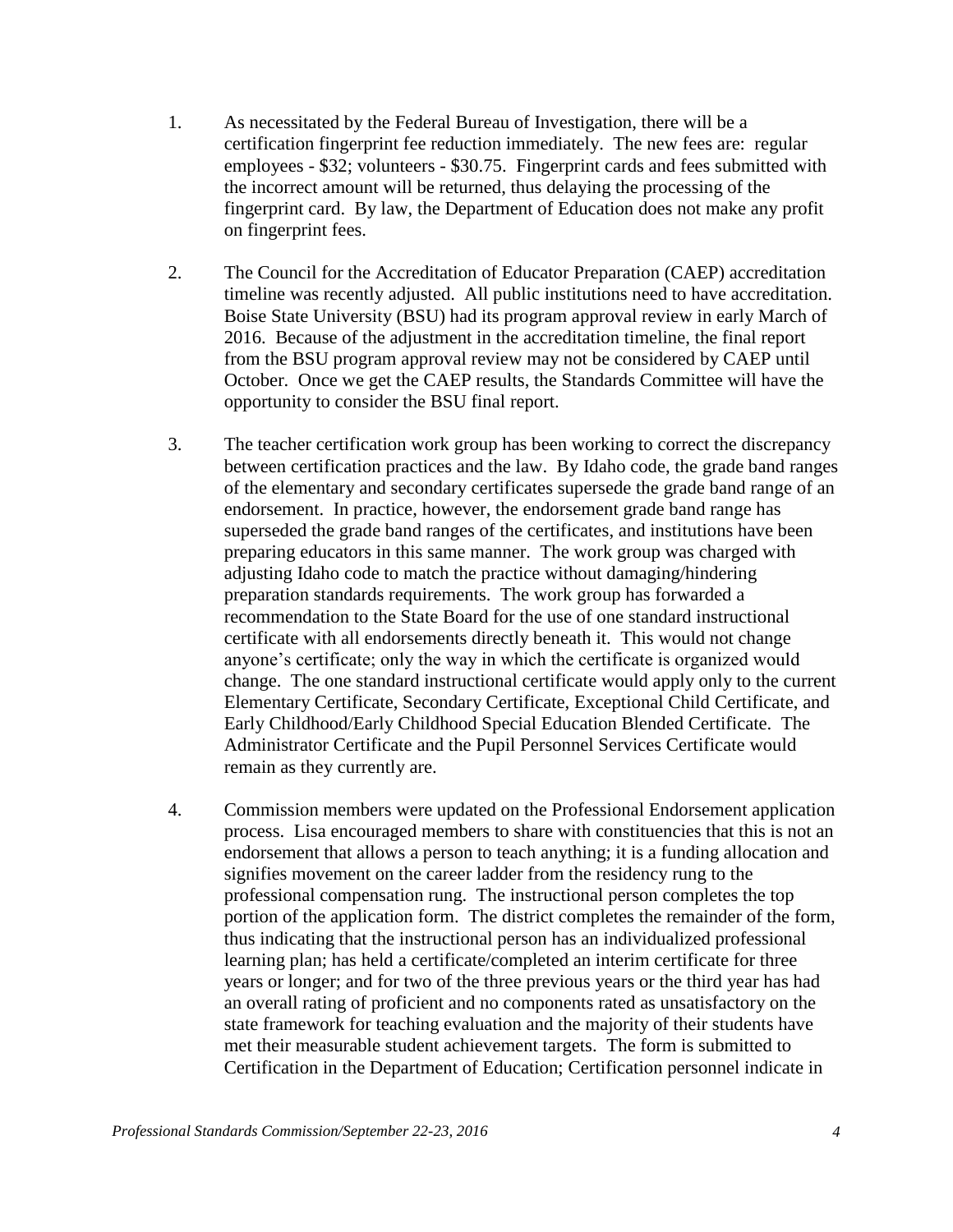their system that the applicant has met the requirements for the Professional Endorsement.

- 5. There are two upcoming program review focus visits. The University of Idaho focus visit will be October 10-13, and the Lewis-Clark State College focus visit will be held on April 22-25, 2017. At both of these focus visits, the State-Specific Requirements that are being piloted will also be reviewed.
- 6. Upcoming standards reviews/creation that have been scheduled include the following:
	- Creation of Dance Standards and Endorsement October 20-21
	- Core November 10-11
	- Career and Technical Education November 17-18
	- World Languages December 1-2
	- Creation of Speech-Language Pathology Standards December 8-9
- 7. Recent staff travel included the following:
	- **ISEE Road Show (Cina)**
- 8. Upcoming staff travel includes the following:
	- University of Idaho Focus Visit ( Lisa/Annette) October 10-13
	- NASDTEC Professional Practices Institute (PPI) (Shannon Haas/Annette/Lisa/Brian) – October 25-28.
- 9. In Idaho the Commission is charged with, among other responsibilities, the reviewing/revising of our certification standards and endorsements and also ensuring that our educator preparation programs are adequately preparing educator preparation candidates. Under the federal Every Student Succeeds Act (ESSA), each state is required to submit an ESSA State Plan articulating how the law will be implemented in that particular state. Idaho is currently developing its State Plan. Developing a State Plan requires meaningful consultation with stakeholders representing a diverse cross-section of district and school representatives, professional organization representatives, and state leadership members. Because the Professional Standards Commission already by law reviews Idaho certification standards and endorsements and ensures that Idaho educator preparation candidates are adequately prepared, the Commission is being listed as one of the external stakeholders in Idaho's State Plan.

# **CONSIDERATION OF STIPULATIONS/FINAL ORDERS BY FULL COMMISSION**

Deputy Attorney General Brian Church first discussed with the Commission some of the information it may hear or see as a part of its work and how Commission members should deal with sensitive information.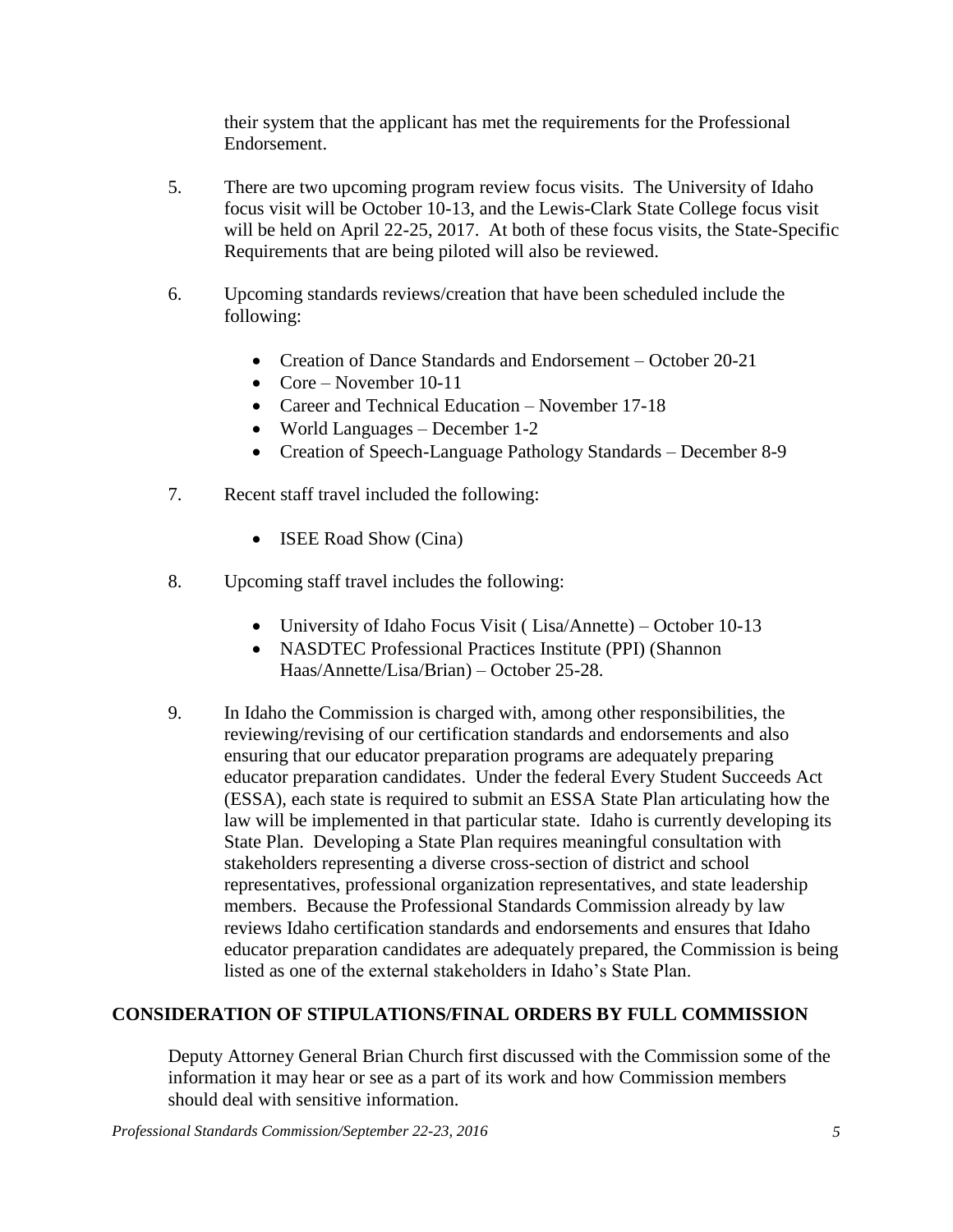In light of the fact that there has been a recent lawsuit filed against the Professional Standards Commission, Brian Church asked Commission members if they would like to briefly discuss that with him; members indicated that they would like to do so.

**M/S (Chipman/McConnell): To move the Commission into Executive Session to communicate with legal counsel about a pending legal matter, as prescribed by Idaho Code §74-206(l)(f).** Motion carried unanimously.

**M/S (Koehler/Copmann): To move the Executive Session of the Commission into Open Session, as prescribed by Idaho Code §74-206(l)(f).** Motion carried unanimously.

Brian Church, representing the Chief Certification Officer, presented *In re Amy Kathleen Carr*, Case #21512, to the Commission to decide whether to impose discipline on Ms. Carr's certificate and, if so, what discipline to impose. Brian Church presented the administrative complaint and default order from Hearing Officer Gilmore and argued that the grounds stated in the administrative complaint were deemed admitted under Idaho Code section 33-1209 because no hearing was requested within the time limit. Deputy Attorney General Michael Gilmore advised the Commission.

**M/S (Raney/McConnell): In Case #21512, regarding the certificate of Amy Kathleen Carr, I move that the Commission enter a final order that is effective when signed, incorporating as findings of fact the allegations in the administrative complaint, adopting any counts alleged by the Chief Certification Officer as conclusions of law, and imposing the discipline requested by the Chief Certification Officer in the administrative complaint in the first paragraph under request for relief.** Motion carried unanimously. Commission members Allred, Chipman, Gorton, Koehler, and Roark were recused from voting.

Brian Church, representing the Chief Certification Officer, presented *In re Natalie Hamilton*, Case #21431, to the Commission to decide whether to impose discipline on Ms. Hamilton's certificate and, if so, what discipline to impose. Brian Church presented the administrative complaint and default order from Hearing Officer Gilmore and argued that the grounds stated in the administrative complaint were deemed admitted under Idaho Code section 33-1209 because no hearing was requested within the time limit. Michael Gilmore advised the Commission.

**M/S (Enger/Welton): In Case #21431, regarding the certificate of Natalie Hamilton, I move that the Commission enter a final order that is effective when signed, incorporating as findings of fact the allegations in the administrative complaint, adopting any counts alleged by the Chief Certification Officer as conclusions of law, and imposing the discipline requested by the Chief Certification Officer in the administrative complaint in the first paragraph under request for relief.** Motion carried unanimously. Commission members Allred, Chipman, Koehler, and Roark were recused from voting.

Brian Church, representing the Chief Certification Officer, presented *In re Nancy E. Newland*, Case #21557, to the Commission to decide whether to impose discipline on Ms.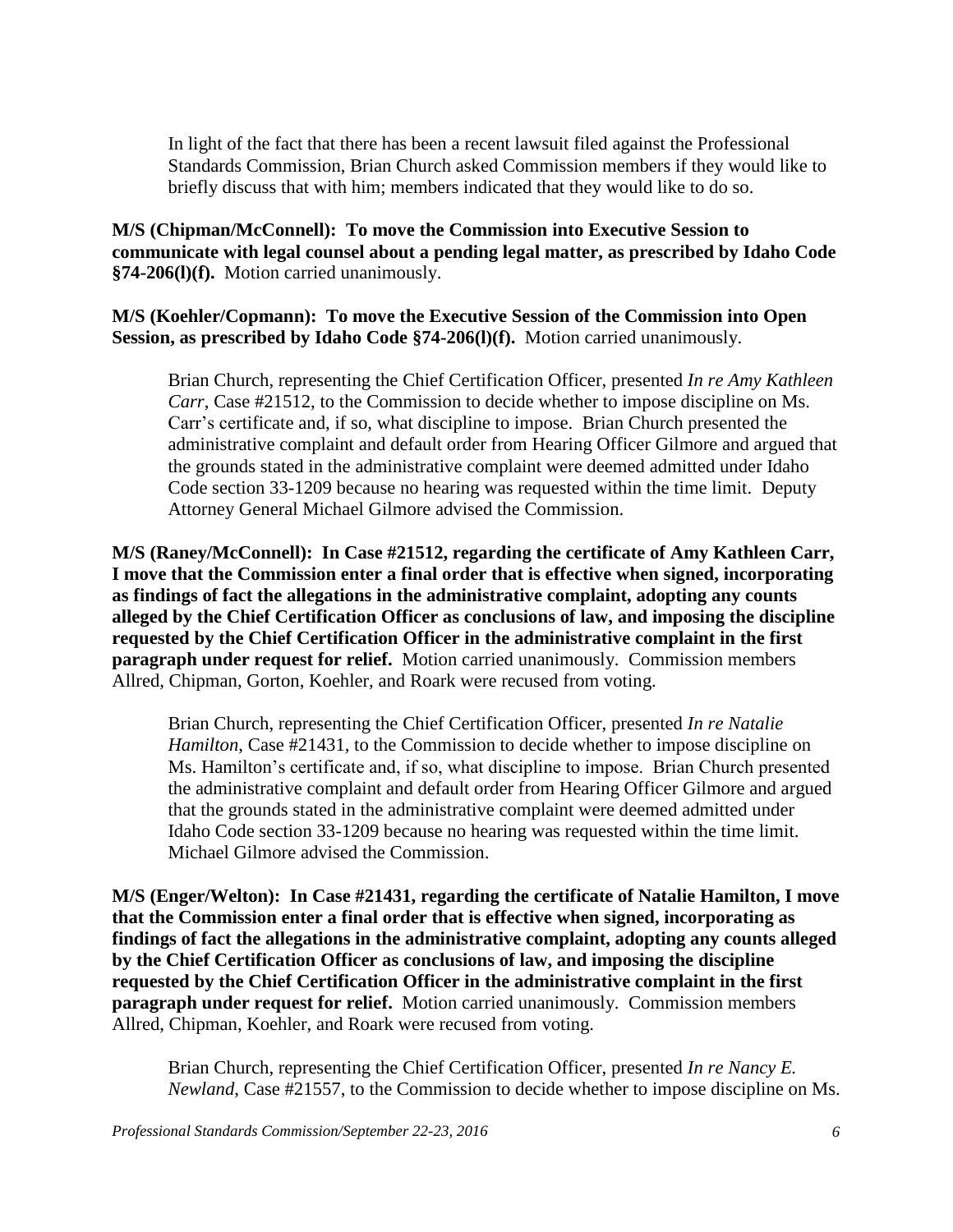Newland's certificate and, if so, what discipline to impose. Brian Church presented the administrative complaint and default order from Hearing Officer Gilmore and argued that the grounds stated in the administrative complaint were deemed admitted under Idaho Code section 33-1209 because no hearing was requested within the time limit. Michael Gilmore advised the Commission. The Commission discussed amongst itself whether the discipline requested by the Chief Certification Officer was sufficient and also discussed the n

**M/S (Raney/McConnell): In Case #21557, regarding the certificate of Nancy E. Newland, I move that the Commission enter a final order that is effective when signed, incorporating as findings of fact the allegations in the administrative complaint, adopting any counts alleged by the Chief Certification Officer as conclusions of law, and imposing the following discipline: 1) a letter of reprimand in her certification file; 2) verified completion of an approved three-credit ethics course prior to reinstatement of her currently expired certificate; 3) all other current requirements of the state of Idaho for reinstatement of certification be met.** Motion carried unanimously.Commission members Allred, Chipman, Koehler, Roark, and Wilkinson were recused from voting.

Brian Church, representing the Chief Certification Officer, presented *In re Jean Carter*, Case #21518, to the Commission to decide whether to impose discipline on Ms. Carter's certificate and, if so, what discipline to impose. Brian Church presented the administrative complaint and default order from Hearing Officer Gilmore and argued that the grounds stated in the administrative complaint were deemed admitted under Idaho Code section 33-1209 because no hearing was requested within the time limit.

**M/S (Enger/Neill): In Case #21518, regarding the certificate of Jean Carter, I move that the Commission enter a final order that is effective when signed, incorporating as findings of fact the allegations in the administrative complaint, adopting any counts alleged by the Chief Certification Officer as conclusions of law, and imposing the discipline requested by the Chief Certification Officer in the administrative complaint in the first paragraph under request for relief.** Motion carried unanimously. Commission members Allred, Koehler, and Roark were recused from voting.

Brian Church representing the Chief Certification Officer, presented *In re Bryce R. Owen*, Case #21559, to the Commission to decide whether to impose discipline on Mr. Owen's certificate and, if so, what discipline to impose. Brian Church presented the administrative complaint and default order from Hearing Officer Gilmore and argued that the grounds stated in the administrative complaint were deemed admitted under Idaho Code section 33-1209 because no hearing was requested within the time limit.

**M/S (Johnson/Sulfridge): In Case #21559, regarding the certificate of Bryce R. Owen, I move that the Commission enter a final order that is effective when signed, incorporating as findings of fact the allegations in the administrative complaint, adopting any counts alleged by the Chief Certification Officer as conclusions of law, and imposing the discipline requested by the Chief Certification Officer in the administrative complaint in the first**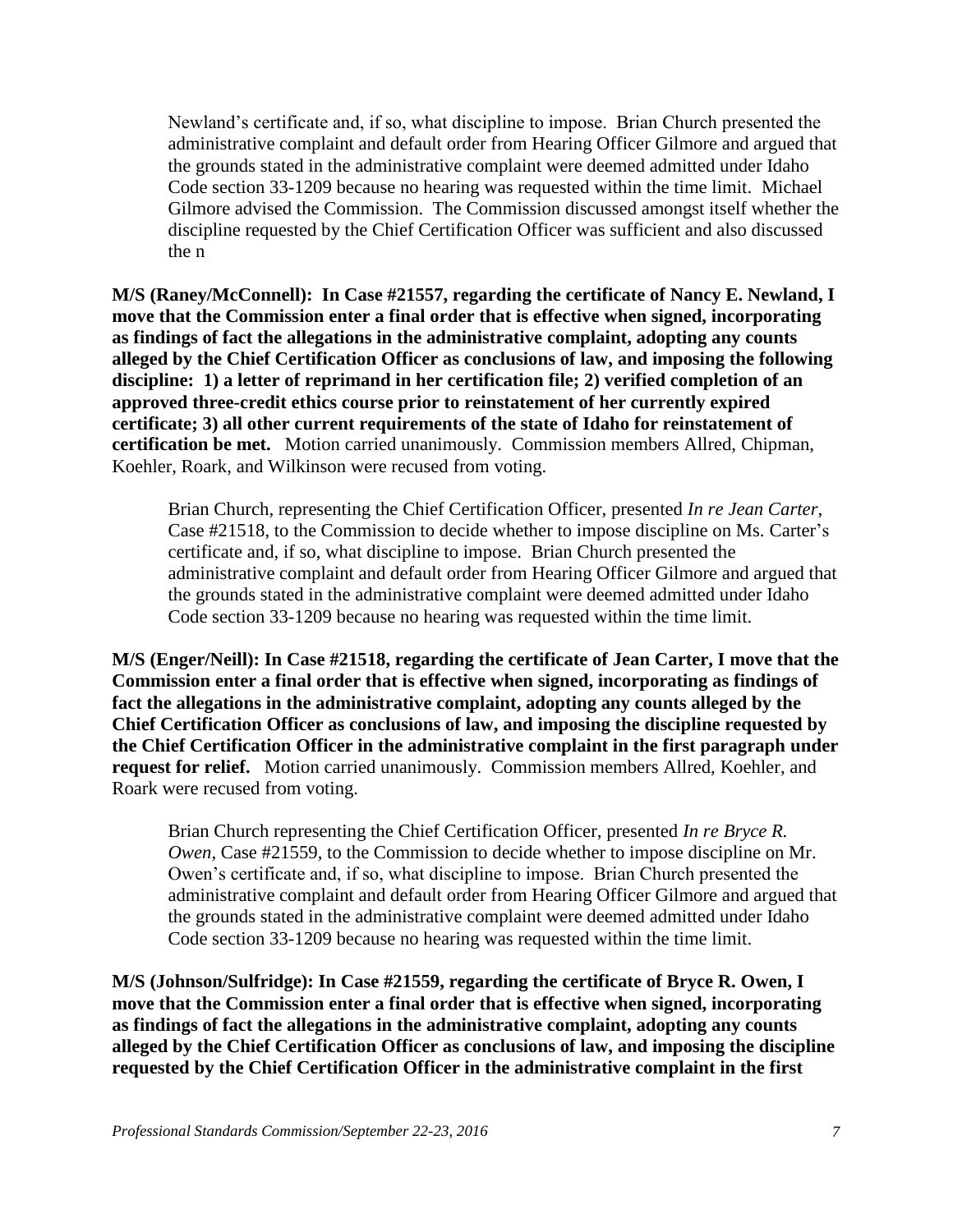**paragraph under request for relief.** Motion carried unanimously. Commission members Allred, Chipman, Koehler, and Roark were recused from voting.

**M/S (Raney/Neill): To add Commission consideration of stipulations to the September 23 agenda.** Motion carried unanimously.

Deputy Attorney General Brian Church provided the Commission with the stipulation listed below. The stipulation was agreed to by the respective Respondent and was presented by Brian Church and recommended by the Executive Committee for adoption by the Commission. The Commission members reviewed the stipulation at the meeting and, having posed a question and requested discussion, voted as follows:

**M/S (Enger/Zeydel): That the Commission accept the proposed stipulation as written and enter the accompanying Consent Order, which will be effective once signed, in Case #21603, regarding the certificate of Lisa A. Carriere.** Motion carried unanimously. Commission members Allred, Chipman, Davis, Gorton, Koehler, and Roark were recused from voting.

Brian Church provided the Commission with the stipulation listed below. The stipulation was agreed to by the respective Respondent and was presented by Brian Church and recommended by the Executive Committee for adoption by the Commission. The Commission members reviewed the stipulation at the meeting and voted as follows:

**M/S (Zeydel/Welton): That the Commission accept the proposed stipulation as written and enter the accompanying Consent Order, which will be effective once signed, in Case #21507, regarding the certificate of Benjamin K. Banks.** Motion carried unanimously. Commission members Allred, Chipman, Gorton, Koehler, and Roark were recused from voting.

Brian Church provided the Commission with the stipulation listed below. The stipulation was agreed to by the respective Respondent and was presented by Brian Church and recommended by the Executive Committee for adoption by the Commission. The Commission members reviewed the stipulation at the meeting and voted as follows:

**M/S (Enger/Zeydel): That the Commission accept the proposed stipulation as written and enter the accompanying Consent Order, which will be effective once signed, in Case #21611, regarding the certificate of David A. Coffman.** Motion carried unanimously. Commission members Allred, Chipman, Gorton, Koehler, McConnell, Saffle, and Roark were recused from voting.

Brian Church provided the Commission with the stipulation listed below. The stipulation was agreed to by the respective Respondent and was presented by Brian Church and recommended by the Executive Committee for adoption by the Commission. The Commission members reviewed the stipulation at the meeting and voted as follows:

# **M/S (Welton/Sulfridge): That the Commission accept the proposed stipulation as written and enter the accompanying Consent Order, which will be effective once signed, in Case**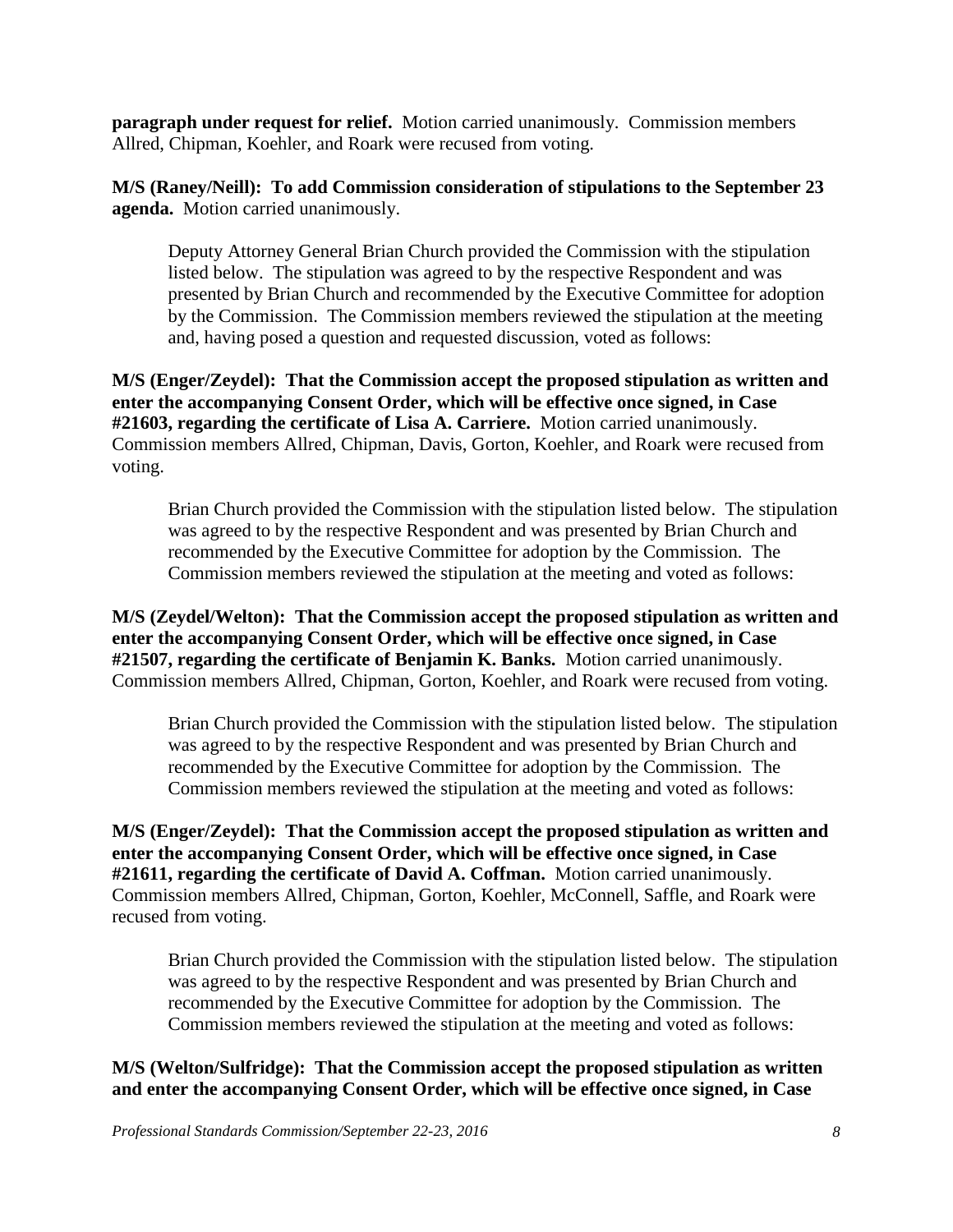**#21535, regarding the certificate of John R. Rhode.** Motion carried unanimously. Commission members Allred, Chipman, Gorton, Koehler, and Roark were recused from voting.

# **AUTHORIZATIONS COMMITTEE**

Chair Elisa Saffle reported that during its August 8 teleconference and its September 22 meeting, the Authorizations Committee recommended that the Commission approve 2 Alternative Authorization – Content Specialist Endorsement requests (for the 2015-2016) school year).

Elisa Saffle reported that during its August 8 teleconference and its September 22 meeting, the Authorizations Committee recommended that the Commission approve the following new Teacher to New Certificate/Endorsement requests (for the 2016-2017 school year):

BAKER, Kayla, Ririe Joint #252, Generalist K/12 BOLLINGER, Melissa, West Ada #2, Teacher Librarian K/12 BRANEN, Katherine, Palouse Prairie Charter #472, School Principal Pre-K/12 EVANS, Marie, Mullan #392, Art K/12 FERLAND, Erica, Nampa #131, Physical Science 6/12 FERMIN, Jay, Middleton #134, English as a New Language K/12 FLETCHER, Vicki, West Ada #2, Generalist K/12 FONTE, Donna, Post Falls #273, Early Childhood Special Education Birth-Grade 3 FRANTZ, Abbe, Twin Falls #411, Social Worker K/12 GARDNER, Jeffrey, Snake River #52, Physical Education K/12 GOMEZ, Jennifer, Lewiston #340, School Principal Pre-K/12 GREEN, Julie, Oneida County #351, Economics 6/12 HANSEN, Kimberlee, Twin Falls #411, Generalist K/12 HERNANDEZ, Jami, West Ada #2, Early Childhood Special Education Birth-Grade 3 HILLMAN, Dayna, Idaho Falls #91, Literacy K/12 HORNING, Joseph, Middleton #134, Biological Science 6/12 JANSSEN, Brandi, Middleton #134, Generalist K/12 JENSEN, Amy, Bruneau-Grand View Joint #365, All Subjects K/8 KEITH, Adam, Nezperce Joint #302, American Government/Political Science 6/12 KOFFORD, Cindy, Blackfoot #55, School Principal Pre-K/12 LANCE, Shannon, Blackfoot #55, School Principal Pre-K/12 MARTIN, Britnie, Bruneau-Grand View Joint #365, Generalist K/12 MASSEY, Jacob, Kimberly #414, School Principal Pre-K/12 McCULLOUGH, Michelle, Kootenai Joint #274, Spanish K/12 MINER, Keith, West Ada #2, English 6/12 NIU, Matthew, Snake River #52, Biological Science 6/12 PETERSON, Camille, Cassia County Joint #151, Physical Science 6/12 POPESCU, Amanda, Another Choice Virtual Charter #476, Generalist K/12 REICHARD. Joseph, Wallace #393, Mathematics 6/12 RHEAD, Alisa, Lakeland Joint #272, Generalist K/12 ROSS, Colleen, Lake Pend Oreille #84, Health K/12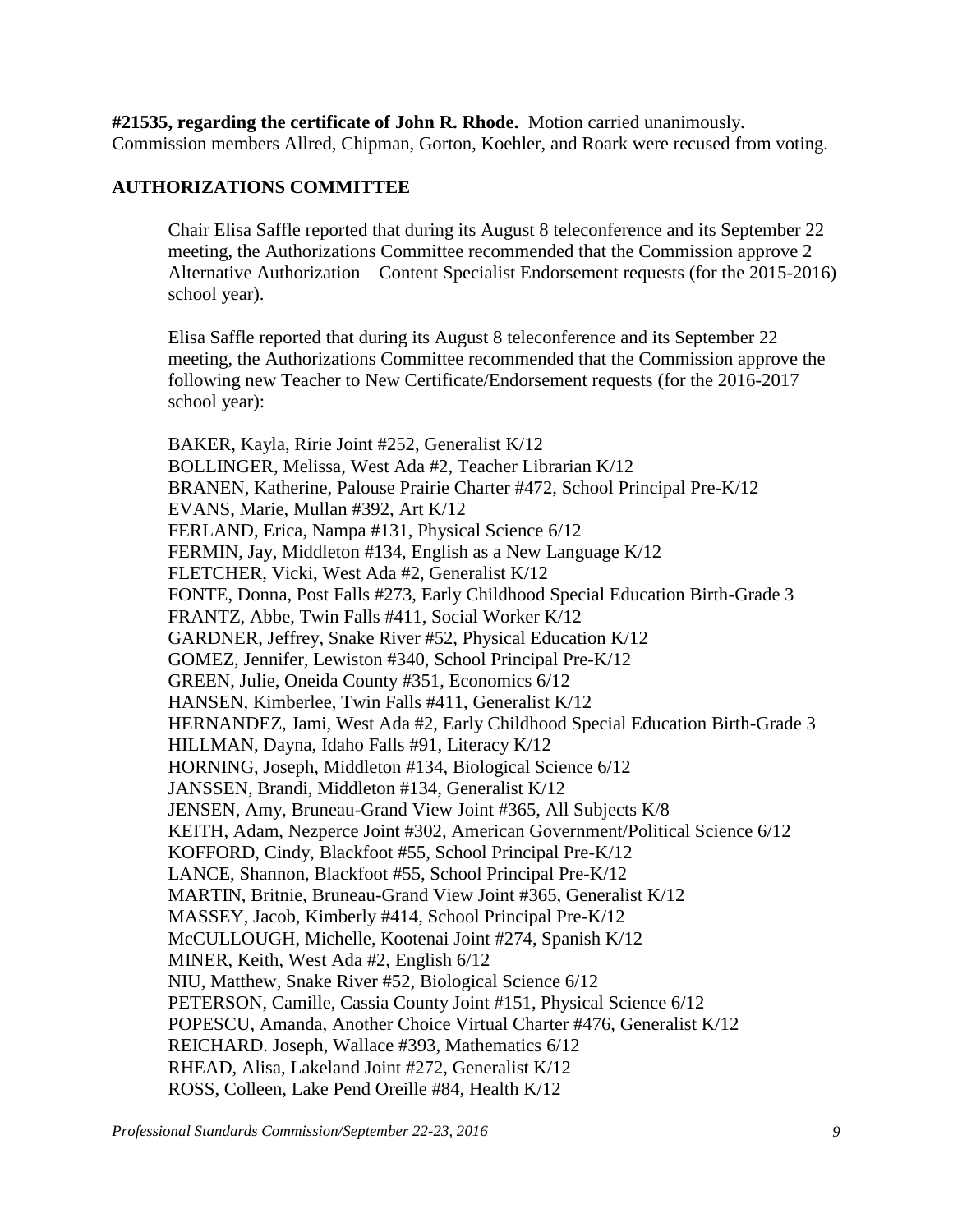SPADE, Nara, Lakeland Joint #272, Generalist K/12 SPELMAN, Angie, Payette Joint #371, Teacher Librarian K/12 SPERRY, Ruthanne, Nampa #131, Early Childhood Special Education Birth-Grade 3 THOMAS, Lyndsie, Oneida County #351, Economics 6/12 THOMPSON, Todd, Middleton #134, Drama 6/12 WALLENTINE, McKenna, Pocatello #25, Biological Science 6/12 WEST, Tamela, North Star Charter #493, Marketing Technology Education 6/12 WHEELER, Katie, Idaho Falls #91, Generalist K/12 YARNO, George, Lake Pend Oreille #84, Physical Education 6/12

Elisa Saffle reported that during its August 8 teleconference and its September 22 meeting, the Authorizations Committee recommended that the Commission approve the following renewal Teacher to New Certificate/Endorsement requests (for the 2016-2017 school year):

AMES, Karen, Cassia County Joint #151, Generalist K/12 (2) BAXTER, Nicole, Emmett #221, Director of Special Education K/12 (2) BORN, Chris, Salmon #291, Superintendent (2) CODLING, Heidi, Fremont County Joint #215, Spanish K/12 (2) COLE, Jennifer, Minidoka County Joint #331, Generalist K/12 (2) GOOLD, Lauren, West Ada #2, Hearing Impaired K/12 (3) GROVER, Camille, Kimberly #414, Teacher Librarian K/12 (2) HENDRICKSON, Christine, Weiser #431, Counselor K/12 ((2) HOFF, Rosemary, West Ada #2, Generalist K/12 (2) HOLDEN, Eileen, Salmon #291, Superintendent (2) HOLTRY, Matthew, Homedale Joint #370, School Principal Pre-K/12 (2) LINDGREN, Bonnie, Nampa #131, Generalist K/12 (3) MESSINGER, Mary, West Ada #2, Generalist K/12 (3) MUNDY-CASTLE, Jenny, West Ada #2, English as a New Language K/12 (2) RADIGAN, Rhonda, Nampa #131, Generalist K/12 (2) SMITH, Amee, West Ada #2, Generalist K/12 (2) SOUSA, Jennifer, West Ada #2, Generalist K/12 (2) SWAYZE, Audrey, Buhl Joint #412, Counselor K/12 (2) TANNER, Evelyn, West Ada #2, Generalist K/12 (2) WILBER, Derek, West Ada #2, English as a New Language K/12 (2) YOUNG, Gayle, Nampa #131, Generalist K/12 (3)

During its August 8 teleconference and its September 22 meeting, the Authorizations Committee recommended that the Commission deny 2 Teacher to New Certificate/Endorsement applications; approve 131 Content Specialist applications; deny 2 Content Specialist applications; and approve 9 Pupil Personnel applications (all for the 2016-2017 school year).

The committee reviewed the current Commission Procedures Manual and recommended one change. The manual now states that an applicant for an alternative authorization must have a plan to be enrolled in either individual courses required for the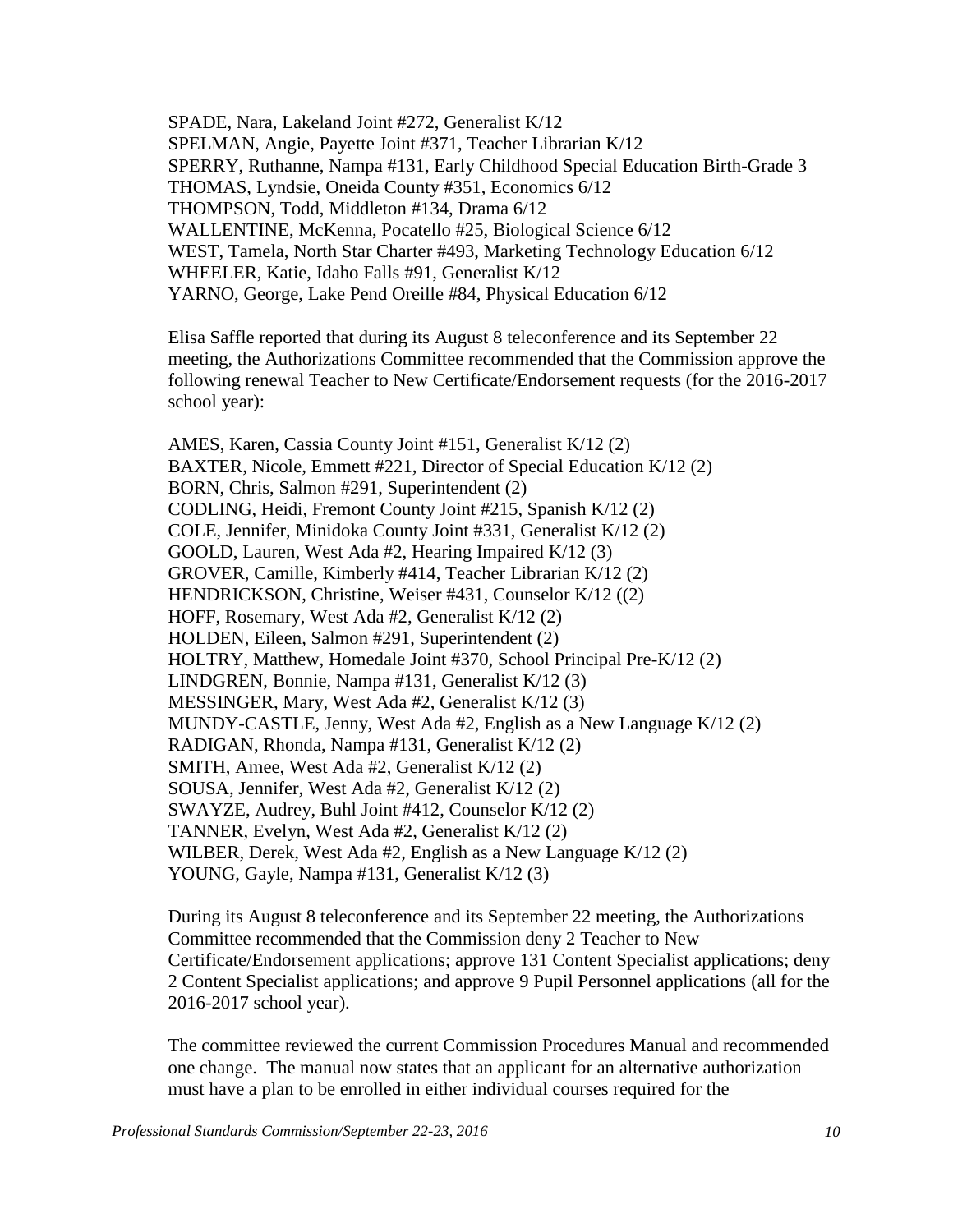certificate/endorsement or a formal program. The committee would like to see the applicant have to provide in the application packet the verification of enrollment in a program, as many applicants do not follow through with "a plan" or they are not accepted into a program.

**The Commission ACCEPTED the report of the Authorizations Committee.** Motion carried unanimously.

### **PROFESSIONAL DEVELOPMENT COMMITTEE**

Chair Ginny Welton reported that the committee members discussed terminating their committee, as it lacks funding and the work (creating typical ethics case scenarios for inclusion on the website) it was focusing on is no longer needed now that actual ethics case final orders or stipulations are being posted to the Commission website. Lisa Colón suggested that Commission staff provide the committee with ideas for continued professional development work in the areas of recertification, continuing education, renewal requirements, good 3-year professional development plans for districts, professional development in light of the career ladder, etc. Ginny agreed that the committee would review the ideas provided to them.

**The Commission ACCEPTED the report of the Professional Development Committee.**  Motion carried unanimously.

#### **BUDGET COMMITTEE**

Chair Tony Roark called Commission member attention to the revenue and expense detail in the budget reports. Closing out FY16 in the month of June, revenue was \$115,140 and expenses were \$43,377, for net revenue of \$71,763 and carryforward amount of \$446,455 for FY17. For the month of July and the start of FY17, revenue was \$64,310 and expenses were \$57,028, with revenue exceeding expenditures by \$7,282. During August, revenue was \$73,160 and expenses were \$44,324, with revenue exceeding expenditures by \$28,836. During August, we began to see our first governmental overhead expense of our deputy attorney general's services; that expense was approximately \$950. This FY17 we are holding true to historical trends in terms of revenue and expense.

**The Commission ACCEPTED the report of the Budget Committee.** Motion carried unanimously.

#### **STANDARDS COMMITTEE**

Chair Dana Johnson reported on the following committee discussion items (unless indicated otherwise):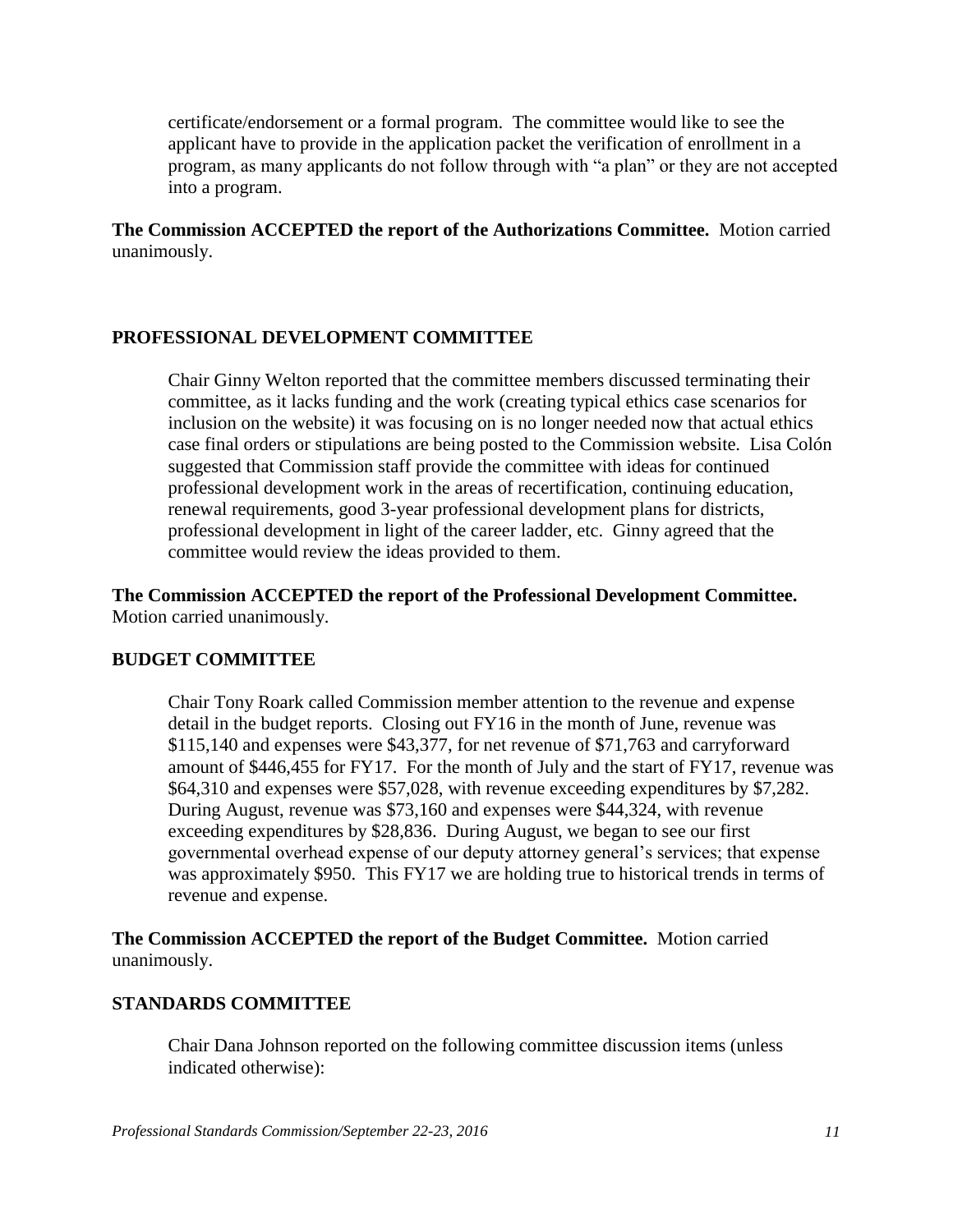1. The committee reviewed the recently submitted Health Endorsement program newly proposed by Boise State University. The institution has now included specific language clarifying performance evidence to be submitted by candidates.

# **M/S (Enger/McConnell): To recommend that the State Board of Education conditionally approve the Boise State University Health Endorsement new program proposal for certification.** Motion carried unanimously.

- 2. The committee discussed the program review schedule approved in June and the fact that the American Board for the Certification of Teacher Excellence (ABCTE) and Teach For America (TFA) are now included in that schedule; ABCTE is scheduled for review in the spring of 2019 and Teach For America in the fall of 2019. There has been concern that they are not scheduled sooner. The committee has recommended that the schedule be kept as is to maintain the current rotation schedule, to articulate how this review will be conducted, to address associated budgetary issues, and to allow ABCTE and TFA time to prepare.
- 3. The committee reviewed the proposed revisions to certification and endorsements the certification work group has been working on. Members focused on ensuring that prior requirements remain as is and provided feedback on needed clarifying language.
- 4. Committee members discussed the six endorsements (Humanities, Sociology, Psychology, Geology, Audiology, and Sociology with Anthropology) that do not have existing preparation standards. They will move forward with including these endorsements in the standards review rotation.
- 5. The committee reviewed the recent revisions made by IACTE to the draft framework for evaluating educator preparation programs. The committee recommended that the document go to the State Board with a title change and that, when the document is presented to the State Board, someone address the rigorous program reviews that are a part of the evaluation process of educator preparation programs.
- 6. Committee members discussed the fact that occupational therapists and physical therapists are not certificated in Idaho, and yet there are some in the state who are coded as certificated. The committee will determine if standards, endorsements, and assignment codes need to be created for this situation.

**The Commission ACCEPTED the report of the Standards Committee.** Motion carried unanimously.

# **EXECUTIVE COMMITTEE**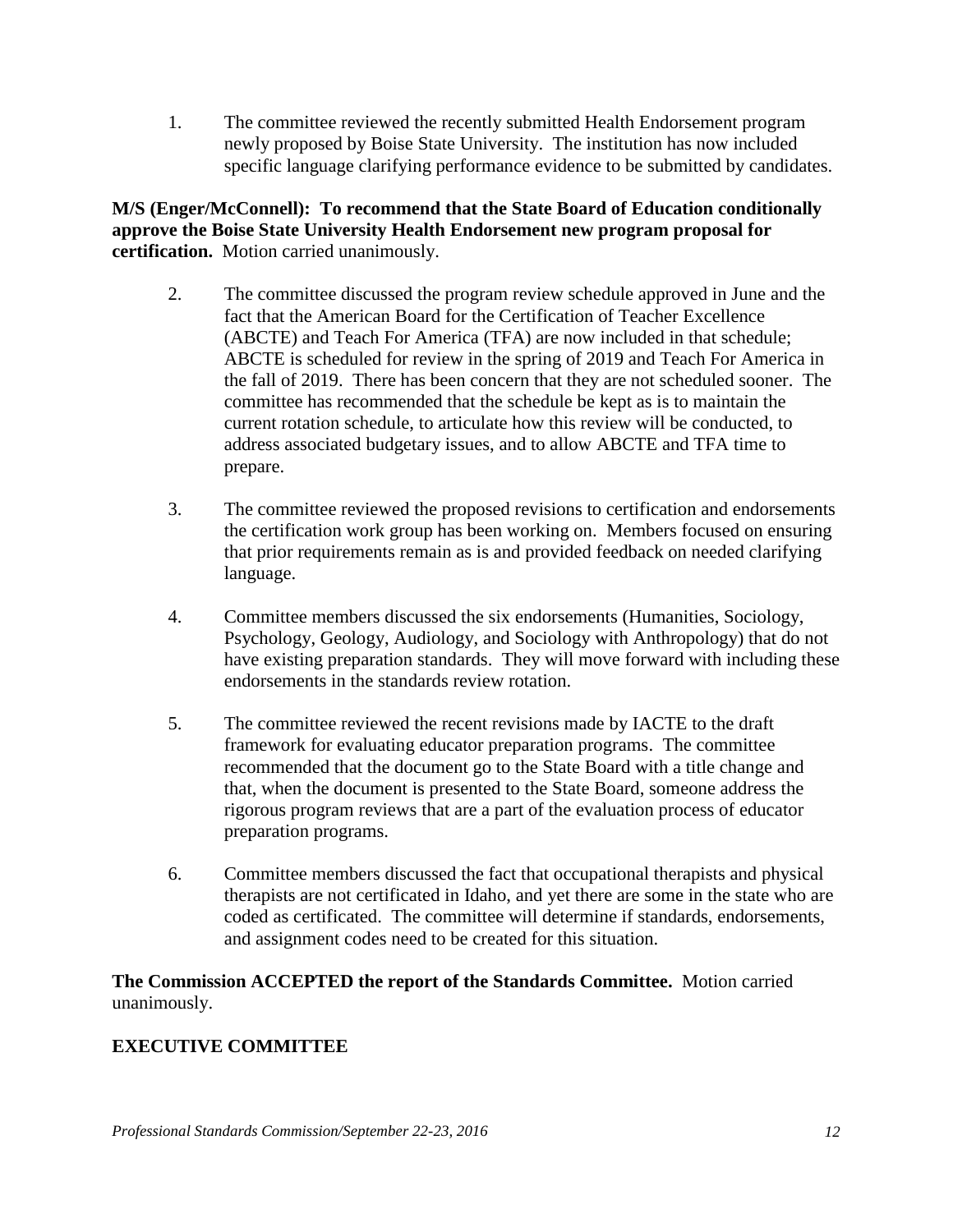Chair Char McKinney reported that the Executive Committee met with Deputy Attorney General Brian Church, Shannon Haas, and Annette Schwab to discuss ethics case information.

**M/S (Roark/Allred): In accord with Idaho Code § 74-206(1)(d), to move the Executive Committee into Executive Session, which was entered for the Executive Committee to consider investigatory records exempt from disclosure under Chapter 1 of Title 74, Idaho Code.** Motion carried unanimously.

Brian reviewed all cases needing Executive Committee decisions.

**M/S (Allred/Koehler): To move the Executive Committee into Open Session, after entering Executive Session to consider investigatory records exempt from disclosure under Chapter 1 of Title 74, Idaho Code.** Motion carried unanimously.

**M/S (Koehler/Davis): In accord with Idaho Code § 74-206(1)(d), to move the Executive Committee into Executive Session, which was entered for the Executive Committee to consider investigatory records exempt from disclosure under Chapter 1 of Title 74, Idaho Code.** Motion carried unanimously.

**M/S (Allred/Koehler): To move the Executive Committee into Open Session, after entering Executive Session to consider investigatory records exempt from disclosure under Chapter 1 of Title 74, Idaho Code.** Motion carried unanimously.

Char McKinney reported that committee members reviewed seven cases. In five of those cases the committee found probable cause; in one case the committee found no probable cause; and in one case, committee members determined that they needed more information. There are two cases in which hearings have been requested; six cases on hold; and three cases needing Commission staff or deputy attorney general action.

**The Commission ACCEPTED the report of the Executive Committee.** Motion carried unanimously.

# **LEADERSHIP TEAM**

Chair Char McKinney reported that the Leadership Team met by teleconference on September 7. At that time, the team reviewed the September 22-23 Commission meeting agenda and the budget reports for June, July, and August. The remaining 2016-2017 teleconference dates for the Leadership Team are October 19, January 4, March 15, and May 24.

**The Commission ACCEPTED the report of the Leadership Team.** Motion carried unanimously.

# **NEW BUSINESS**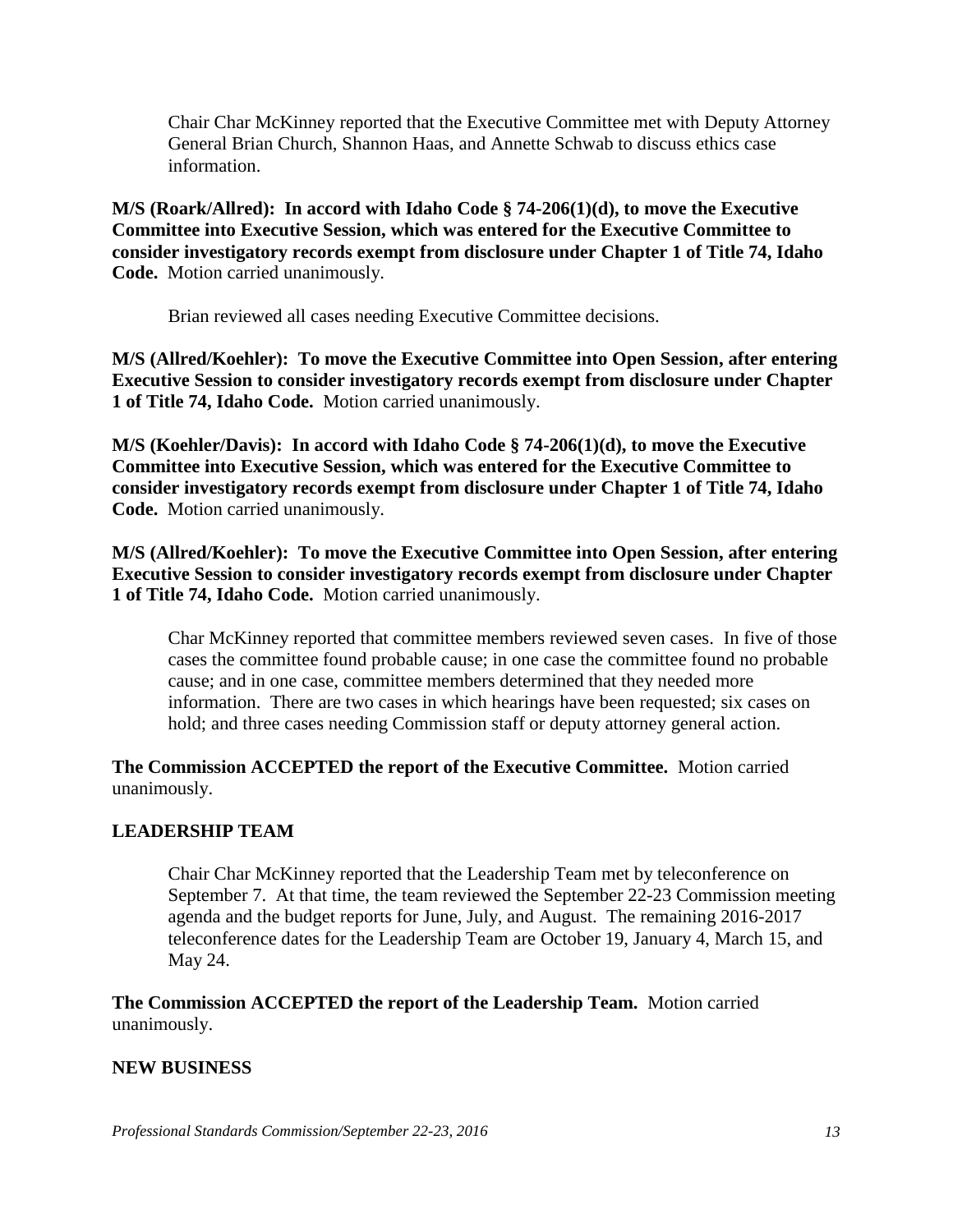## **National Board Certification for School Counselors**

Cina Lackey reported that in 2015-2016, Idaho code specified that Idaho school counselors with National Board certification would be eligible for a \$2,000 stipend annually for five years for a total of \$10,000 beginning in the 2016-2017 school year. School counselors with National Board certification were notified of this forthcoming opportunity. Now in 2016-2017 that associated language is no longer included in Idaho code, and the stipends cannot be given to those school counselors. Cina suggested that the Commission may want to look into proposing new legislation next year to bring those stipend payments back.

### **Revision of Working Plans/Procedures Manual**

Annette Schwab reviewed the suggested revisions that Commission staff made to the Commission Procedures Manual. Members provided feedback on some of those revisions. The letter of concern occasionally issued at the directive of the Executive Committee was discussed briefly. Deputy Attorney General Brian Church agreed to provide a future legal opinion on the letter of concern and a possible need to include it in public record requests. All recommended changes to both the Procedures Manual and the Commission working plan will be distributed to Commission members prior to the November Commission meeting so that the full Commission can discuss the documents and finalize them at the November meeting.

# **COMMUNICATION PLAN**

Dana Johnson reported that items of interest in these meeting minutes for member communication to constituencies include the following:

- **Reduction in Fingerprint Fees.** Effective immediately, fingerprint fees have been reduced; new fees are \$32 for regular employees and \$30.75 for volunteers; fingerprint cards/fees submitted with incorrect amount will be returned (see page 3, ADMINISTRATIVE REPORT, item 1).
- **Educator Pipeline Report.** Shortage areas revealed in secondary science, special education, secondary mathematics, and languages (bilingual, ENL/ESL, and foreign languages); additional shortages in rural areas (see page 2, STATE BOARD REPORT, item 2).
- **Teacher Certification Work Group.** State Board approved one standard instructional certificate to cover elementary, secondary, exceptional, and blended certificates (see page 3, ADMINISTRATIVE REPORT, item 3).
- **Professional Endorsement.** Not a teaching endorsement; part of career ladder; only for funding allocation purposes (see page 3, ADMINISTRATIVE REPORT, item 4).
- **Authorization Committee Approvals.** Since August 1, 64 Teacher to New, 143 Content Specialist, and 9 Pupil Personnel approved (see page 9, AUTHORIZATIONS COMMITTEE).